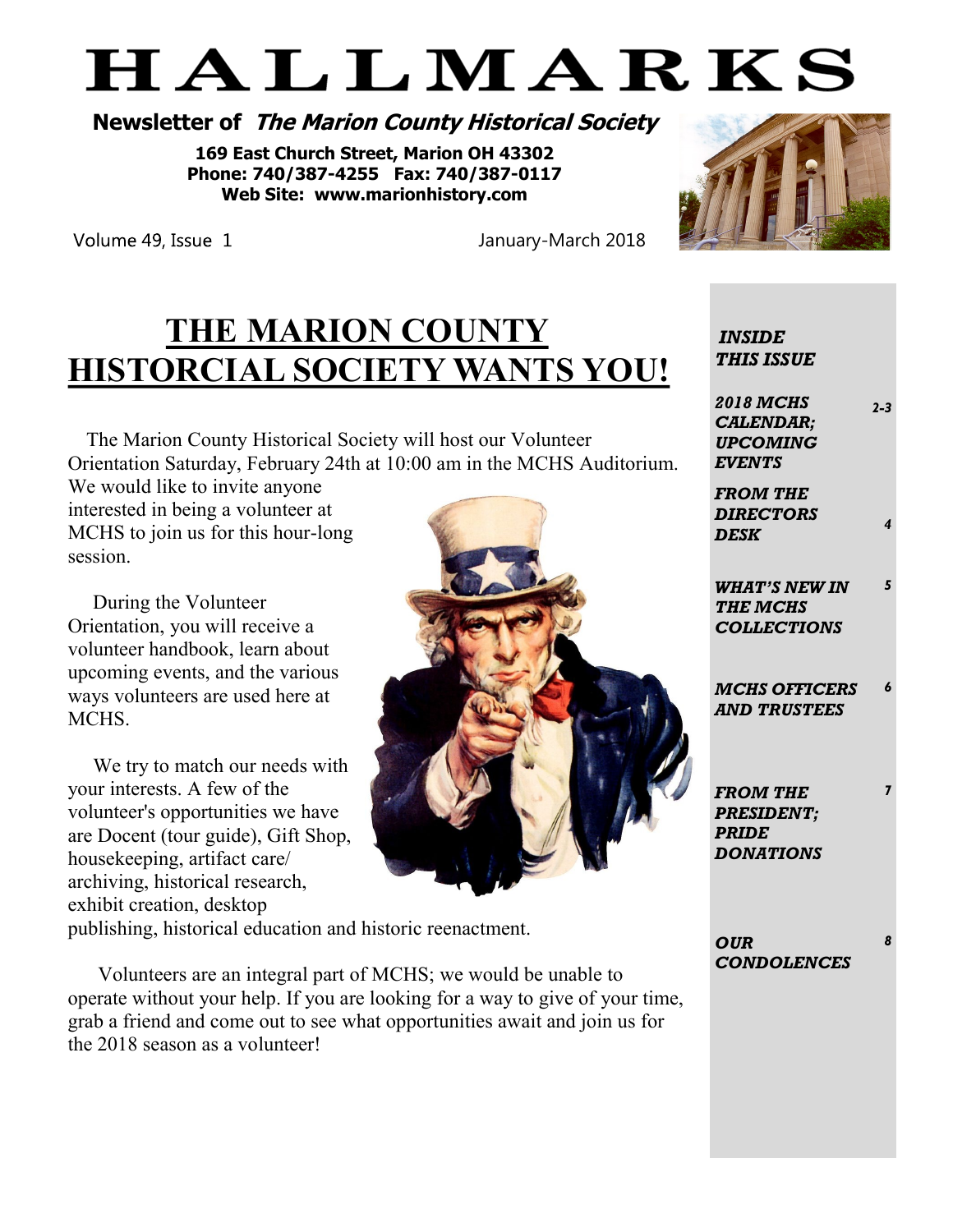## **SAVE THESE DATES! WHAT'S HAPPENING AT HERITAGE HALL & BEYOND**

JANUARY & FEBRUARY - Museum Closed Except by Appt. Office is Open Tues. – Friday,  $9:00$ am –  $4:00$ pm

| Feb. 12 Mon. |        | 5:00pm Executive Committee Meeting       |
|--------------|--------|------------------------------------------|
|              |        | Heritage Hall Auditorium                 |
| Feb. 20      | Tues.  | 5:00pm Board of Trustees Meeting         |
|              |        | Heritage Hall Auditorium                 |
| Feb. 24      | - Sat. | 10:00am Volunteer Training (Orientation) |
|              |        | Heritage Hall Auditorium                 |
| Feb. 26      | Mon.   | 9:00am Museum Clean-Up Day               |
|              |        | Heritage Hall                            |
|              |        |                                          |

#### **MARCH - APRIL - Museum Open Sat. & Sun. 1:00 – 4:00pm**

| March 03 Sat.   |        |               | 1:00pm Museum Opens for Weekends Only |
|-----------------|--------|---------------|---------------------------------------|
|                 |        | Heritage Hall |                                       |
| March 12 Mon.   |        |               | 5:00pm Executive Committee Meeting    |
|                 |        |               | Heritage Hall Auditorium              |
| March 15 Thurs. |        |               | 7:00pm Focused Volunteer Training     |
|                 |        |               | Heritage Hall Auditorium              |
| March 20 Tues.  |        |               | 5:00pm Board of Trustees Meeting      |
|                 |        |               | Heritage Hall Auditorium              |
| March 23 Fri.   |        |               | 7:00pm Night at Heritage Hall         |
|                 |        | Heritage Hall |                                       |
| March 24 Sat.   |        |               | 7:00pm Night at Heritage Hall         |
|                 |        | Heritage Hall |                                       |
| April 09        | Mon.   |               | 5:00pm Executive Committee Meeting    |
|                 |        |               | Heritage Hall Auditorium              |
| April 10        | Tues.  |               | 7:00pm Program Meeting                |
|                 |        |               | RV High School Auditorium             |
| April 17        | Tues.  |               | 5:00pm Board of Trustees Meeting      |
|                 |        |               | Heritage Hall Auditorium              |
| April 19        | Thurs. |               | 4:00pm Volunteer Open House           |
|                 |        |               | Heritage Hall Auditorium              |
| April 21        | Sat.   |               | 1:00pm Time Traveler's Faire          |
|                 |        |               | Tri-Rivers Career Center              |

#### **MAY – OCT. Museum is Open Wed – Sun, 1:00pm – 4:00pm**

| $M$ ay 01 | Tues.  | 9:00am Set-up for Rummage Sale             |
|-----------|--------|--------------------------------------------|
|           |        | Heritage Hall Auditorium                   |
| May $02$  | Wed.   | 1:00pm Museum Opens for Wed. - Sun. Hours  |
|           |        | Heritage Hall                              |
| May $02$  | Wed.   | 1:00pm New Exhibit Opens Heritage Hall     |
| May 04    | Fri.   | 4:00pm Rummage Sale (MCHS Members Only)    |
|           |        | Heritage Hall Auditorium                   |
| May $05$  | Sat.   | 9:00am Rummage Sale                        |
|           |        | Heritage Hall Auditorium                   |
| May $05$  | Sat.   | 1-4pm Linn School Opens for Season         |
|           |        | Linn School                                |
| May $07$  | Mon.   | 5:00pm Executive Committee Meeting         |
|           |        | Heritage Hall Auditorium                   |
| May 15    | Tues.  | 5:00pm Board of Trustees Meeting           |
|           |        | Heritage Hall Auditorium                   |
| May 17    | Thurs. | 11:30am Lunch with the Presidents<br>TBA   |
| May 20    | Sun.   | 12:00pm Waldo Memorial Day Parade Waldo    |
|           |        |                                            |
| June 11   | Mon.   | 9:00am Blast From The Past Begins Off-Site |
| June 11   | Mon.   | 5:00pm Executive Committee Meeting         |
|           |        | Heritage Hall Auditorium                   |
| June 19   | Tues.  | 5:00pm Board of Trustees Meeting           |
|           |        | Heritage Hall Auditorium                   |
| June 21   | Thurs. | 5:00pm Volunteer Training/Clean Log House  |
|           |        | Log House at Fairgrounds                   |

| July 2-7 $M-S$ |        | 9am-5pm Marion County Fair - Log House<br>Log House at Fairgrounds                 |
|----------------|--------|------------------------------------------------------------------------------------|
| July 09        | Mon.   | 5:00pm Executive Committee Meeting<br>Heritage Hall Auditorium                     |
| July 17        | Tues.  | 5:00pm Board of Trustees Meeting<br>Heritage Hall Auditorium                       |
| July 19        | Thurs. | 7:00pm Focused Volunteer Training<br>Heritage Hall Auditorium                      |
| July 27        | Fri.   | <b>Blast From Past Final Date</b><br>9:00am<br>Off-Site                            |
|                |        |                                                                                    |
| Aug. 13        | Mon.   | <b>Executive Committee Meeting</b><br>$5:00 \text{pm}$<br>Heritage Hall Auditorium |
| Aug. 16        | Thurs. | 7:00pm Focused Volunteer Training<br>Heritage Hall Auditorium                      |
| Aug. 18        | Sat.   | 11:00am First Ladies Luncheon<br><b>TBA</b>                                        |
| Aug. 21        | Tues.  | 5:00pm Board of Trustees Meeting<br>Heritage Hall Auditorium                       |
| Sept. 07       | Thurs. | 12-6pm Popcorn Festival - Open Extended<br>Hours                                   |
| Sept. 08       | Fri.   | 12-6pm Popcorn Festival - Open Extended<br>Hours                                   |
| Sept. 09       | Sat.   | 12- 6pm Popcorn Festival - Open Extended<br>Hours                                  |
| Sept. $10$     | Mon.   | 5:00pm Executive Committee Meeting<br>Heritage Hall Auditorium                     |
| Sept. 18       | Tues.  | $5:00 \text{pm}$<br>Board of Trustees Meeting<br>Heritage Hall Auditorium          |
| Oct. 08        | Mon.   | 5:00pm Executive Committee Meeting<br>Heritage Hall Auditorium                     |
| Oct. 16        | Tues.  | 5:00pm Board of Trustees Meeting<br>Heritage Hall Auditorium                       |
| Oct. 18        | Thurs. | 11:30pm Lunch with the Presidents<br><b>TBA</b>                                    |
| Oct. 21        | Sun.   | $1-4$ pm<br>Linn School - Closes for Season<br>Linn School                         |

#### **NOV.-DEC. Museum is Open Sat– Sun, 1:00pm – 4:00pm**

| Nov. $3$       | Sat. |            | 5:30pm Dinner with the Presidents  |
|----------------|------|------------|------------------------------------|
|                |      | <b>TBA</b> |                                    |
| Nov. 12 Mon.   |      |            | 5:00pm Executive Committee Meeting |
|                |      |            | Heritage Hall Auditorium           |
| Nov. 15 Thurs. |      |            | 7:00pm Volunteer Recognition       |
|                |      |            | Heritage Hall Auditorium           |
| Nov. 20 Tues.  |      |            | 5:00pm Board of Trustees Meeting   |
|                |      |            | Heritage Hall Auditorium           |
| Dec. $01$      | Sat. |            | 11:00am Annual Meeting             |
|                |      |            | Heritage Hall Auditorium           |
|                |      |            | 11:30am Potluck Luncheon           |
|                |      |            | Heritage Hall Auditorium           |
|                |      |            | 1-4pm Holidays at Heritage Hall    |
|                |      |            | Heritage Hall Gift Shop            |
|                |      |            |                                    |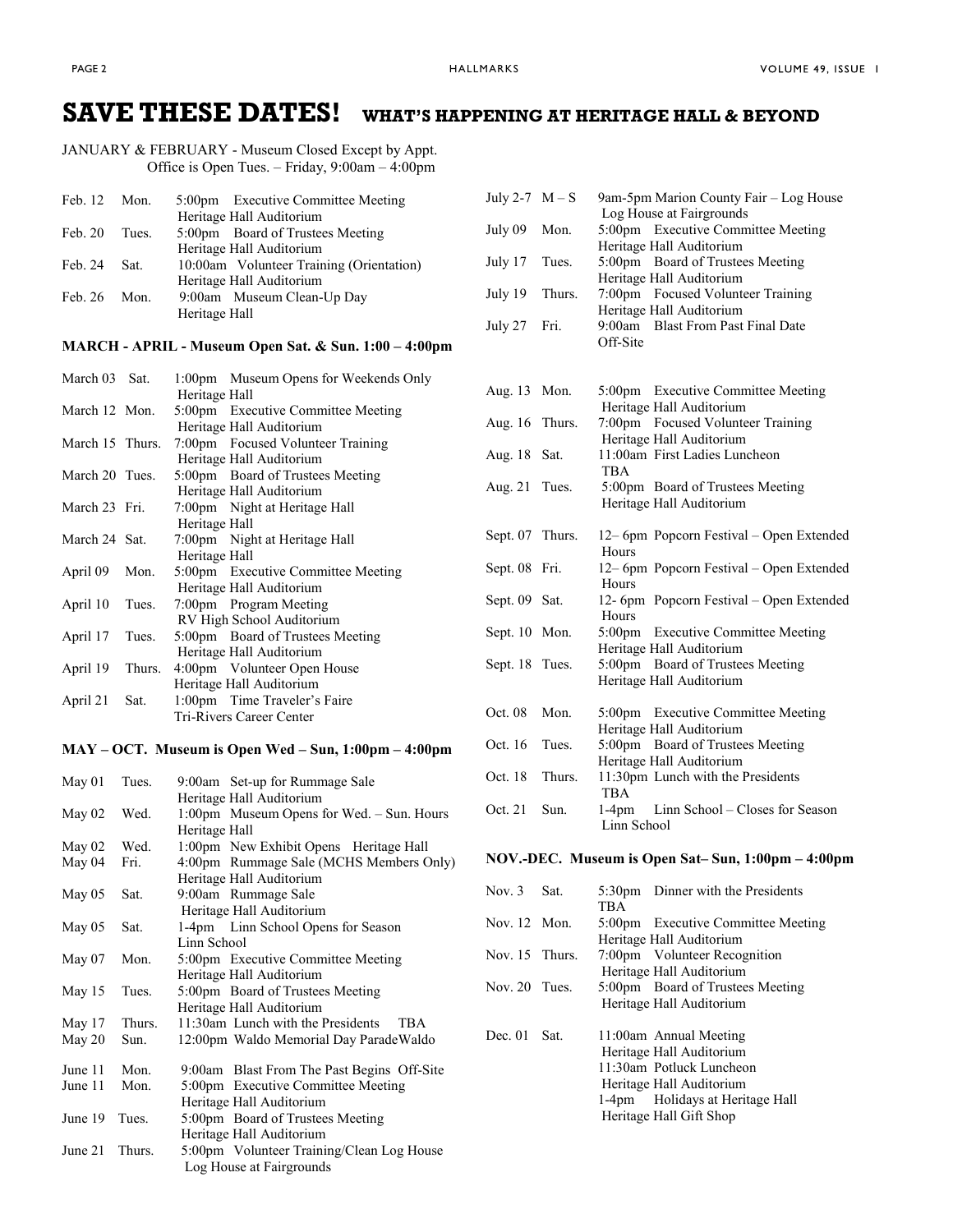

# **A NIGHT AT HERITAGE HALL**

On Friday, March 23rd and Saturday, March 24th, the Marion County Historical Society presents our 11th Annual "A Night at Heritage Hall." For MCHS members, advance tickets are \$3.50; tickets at the door \$4.00. For non-members, advance tickets are \$7.00; tickets at the door are \$8.00. Tour times: 7:00pm to 9:00pm both nights. Mark your calendar now so you won't miss the opportunity to explore the museum by flashlight, meet historic personalities, and experience the past as you travel among exhibits that spring to life to tell their stories.

To purchase tickets contact the Marion County Historical Society at 740-387-4255 or purchase online at www.marionhistory.com. Pre-registration ends March 22nd.

# **CALLING ALL ASPIRING ACTORS & REENACTORS**

We are still looking for a few more folks to portray individuals from Marion or Ohio's past during the Night at Heritage Hall tours. Volunteers are also needed to assist with crowd control at the event.

Night At Heritage Hall takes place on March 23 & 24, Fri. & Sat. from 7:00pm to 9:00pm. If you would like to be a part of this enjoyable and educational event, or have a character who you think would be of interest to the event call 740-387-4255 and talk your idea over with us, or email: mchs@marionhistory.com.

# **TIME TRAVELLERS' FAIRE**

Have you ever wished you could be a princess? Or a knight? Let the Marion County Historical Society grant your wish. Queen Elizabeth I, from the Ohio Renaissance Festival, will conduct a knighting ceremony at the Time Travellers' Faire on Saturday, April 21st at Tri-Rivers Career Center from 1:00 pm to 5:00 pm. In addition to her Majesty, there will be mechanical mysteries, Scottish dancers, historical re-enactors, and much more. Enjoy demonstrations of historical crafts, watch a pirate sword fight, enjoy dancing, play Civil War era games, joust in the hall, indulge in a Victorian tea, or be a part of the costume parade. Guests are welcome to come in costume, dressing from any time in the past, any place in the future, or anywhere in their imaginations.

Join the Marion County Historical Society at the Tri-Rivers Career Center in Marion on April 21, 2018, from 1:00 PM to 5:00 PM for a fun-filled afternoon visiting the past, present, alternate past, and future! Come as you are, or as you want to be, from anywhere, anytime! Any Age Welcomed! Tickets are \$5 in at the door.

# **HERITAGE HALL AUDITORIUM RENTAL**

The Auditorium at Heritage Hall is available for rent. To rent the hall for your family gatherings, bridal and baby showers, or other club meetings, contact MCHS at 740-387-4255 Mon.-Fri. 9:00am—4:00pm. We have a great facility to host your event! The auditorium is available for rent by special reservation. This room can accommodate 75 guests and includes kitchen facilities and restrooms. Museum tours are available by request.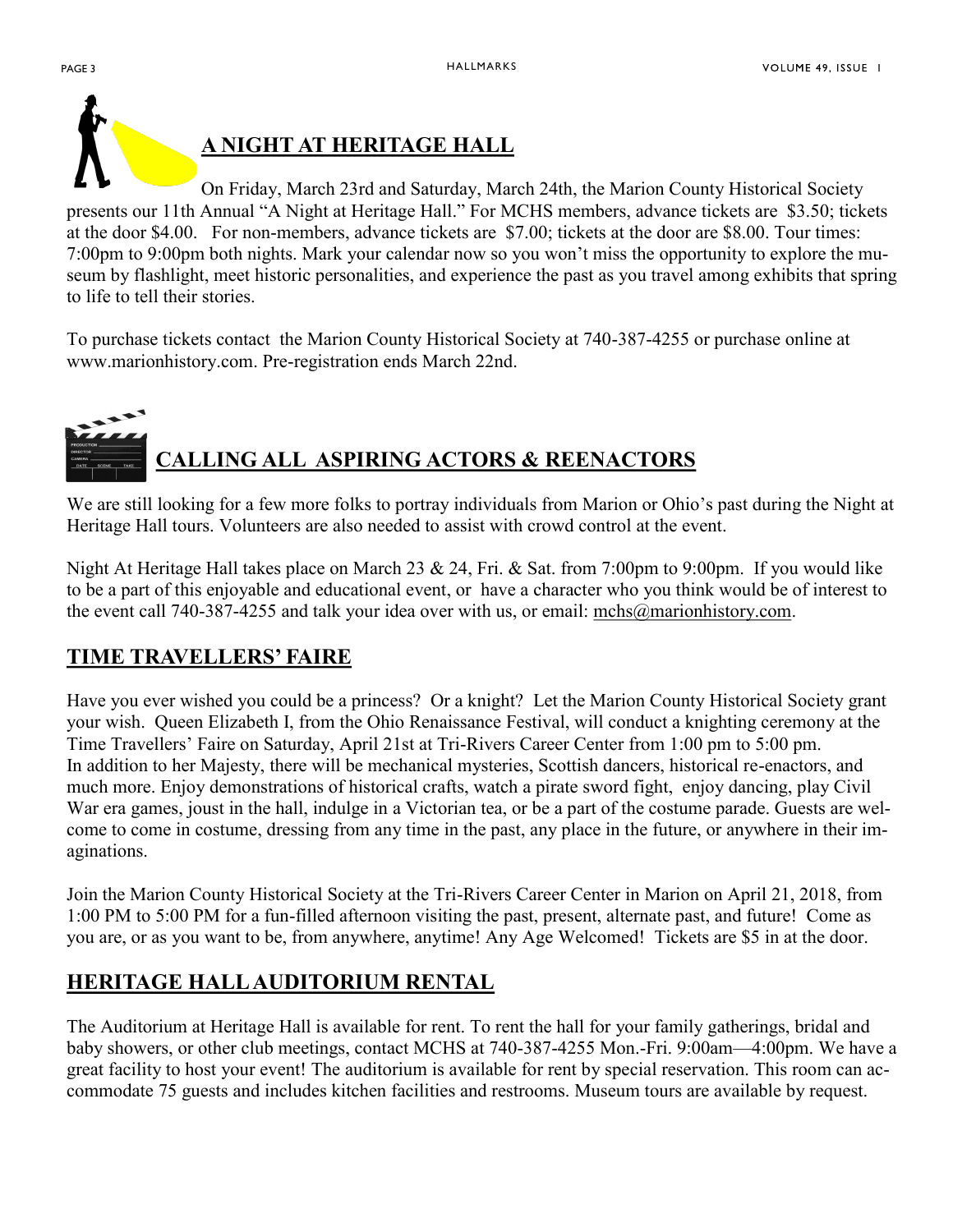### **FROM THE DIRECTORS DESK: BRANDI WILSON**

 2018 has started out to be a cold, snowy, and icy year. I anxiously awaited happy news from Buckeye Chuck, that news never came! There are many reasons I want to see winter end; my biggest reason is that in the Spring Heritage Hall is open again. Even though we are hard at work preparing for the 2018 season, getting exhibits ready, and events planned, the museum is a lonely place. I am excited to greet visitors and see the familiar faces of volunteers.

 I want to encourage our members to come in for a tour; there are so many things to see at Heritage Hall one trip is never enough. I am here every day, and I still find new items on exhibit I missed the first dozen times I walked about the museum. Please take advantage of your membership encourage others in the community to stop an take a tour. We should all be proud to have such a wonderful museum rich with the local history of Marion County.

### **MORE WAYS TO HELP MCHS**

- ◆ Become an Event Sponsors
- Donate Office Supplies (copy paper, post-it-notes, stamps, etc.)
- Grant Writing if you are interested in helping preserve Marion County History, have grant writing experience and would be willing to use this skill to benefit MCHS we would love to have your help.
- Assist with building repairs and landscaping.

### **FIND MCHS:**

- Online at www.marionhistory.com
- Follow us on facebook @marioncountyhistoricalsociety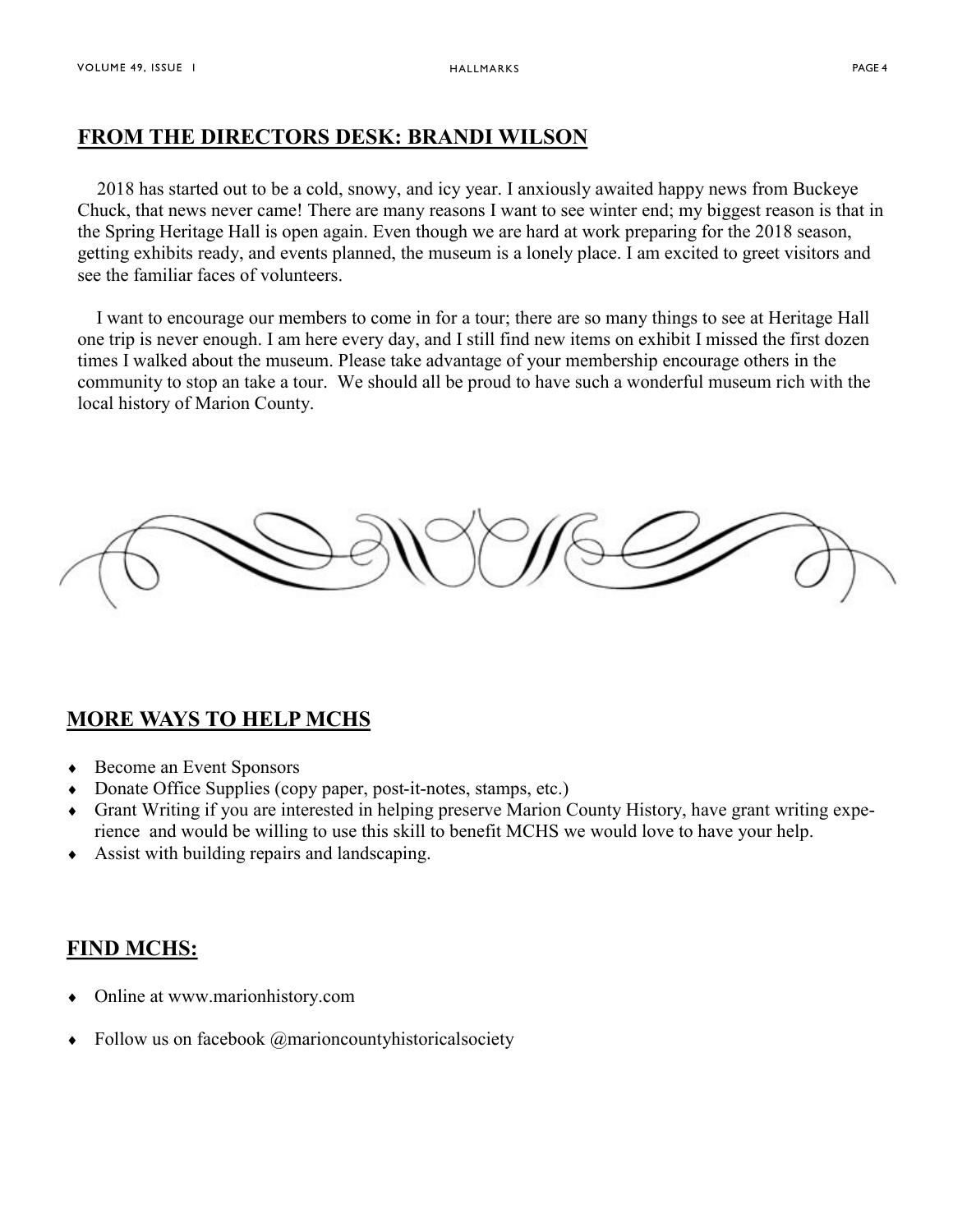#### **WHAT'S NEW IN THE MCHS COLLECTIONS?** *Accessioned between 10/17/2016 – 01/10/2017*

**JoAn Biggerstaff Johnson & Family Collection** – 1821 German Bible with cloth paper pages; Assorted religious newspaper clippings

**Willis & Gwendolyn Thomas** 

**Collection** – Album with photo from Dille's studio in Prospect & assorted postcards; Assorted c. 1900 newspaper obituaries related to Prospect area residents; Photographs of Marion Steam Shovel Co. products; 1930 Cauldron yearbook from Central Junior High School

**Judy Brady** – Assorted postcards and ephemera relating to Marion area residents, places  $\&$  events

**Robert Swisher** – B&W photographs of early 1900s train wreck at Owns Station

**Gale Martin** – Color notecards by artist Ellen Hines

**Mary Gross** – Newspaper article about a Marion Power Shovel dragline used to fly American flag at site of 9/11/01 crash of United Airlines Flight 93 as part of the terrorist attacks

**Carolyn Irene Ulsh** – Assorted ephemera and genealogical items relating to Ulsh family; Vintage household duster; B&W photographs; Booklets relating to Caledonia Cemetery, Caledonia "Memories", Thew family, Ulsh family

**Thomas A. & Marjorie Wilson** – Scioto Ordnance Plant No. 115 Fire Dept. badge

**John & Marjorie Keggan** – Clarence Hart Advertising Specialties, Marion, Ohio mirror

**John & Barbara Johnson** – 1909 U.S. Dept. of Agriculture Farmer's Bulletin on macadam roads

**Chad Schnitzler** – Heart of Ohio Council of Boy Scouts of America patch featuring W.G. Harding

**Glenette Garver** – Large c. 1901 taxidermy exhibit of birds and small animals from Marion area mounted under a glass dome along with photographs & ephemera relating to the exhibit; c. 1927 girls gym suit

**Albert Ward –** WWII military patch featuring "Hell Razor = VB-81"

**Rebecca Yannitell** – Assorted B&W & color photographs of Marion events, Huber machinery, etc. taken by Tom Yannitell

**Rick Drollinger** – Assorted commemorative coins, medallions & trade tokens from Marion area businesses and events

**Shelby Needham Collection** – 1933 & 1950 Marion Harding H.S. Quiver yearbooks

**Dorothy Young** – 1927 Fairview Gardens calendar; Men's suit jacket, vest & pants

**Brett McCrery / Marion Harding H.S**. – Assorted Marion Harding H.S. Quiver yearbooks from 1992 – 2014

**Randy & Sandy Winland Collection** – Assorted "science board" displays including Marion area business advertising, industries, & W.G. Harding; DVD of 2016 opening of King's Mill covered bridge

**Margaret McCoy** – Assorted Marion area newspaper clippings and ephemera

**Nancy Holcomb** – Home correspondence course ephemera

**William Guide** – B&W photo of home of Dr. Fillmore Young on Mt. Vernon Avenue

**Dick Gorenflo** – B&W photos of Lockwood Lumber Company

**Mary Ellen Dune** – Manuscript: My Collections of Yesteryears to My Grandchildren & Great-Grandchildren

**Earle Butler** – WWII uniform dress trousers

*Please Note: If you would like to volunteer to help in Archives, call MCHS at 740-387-4255.*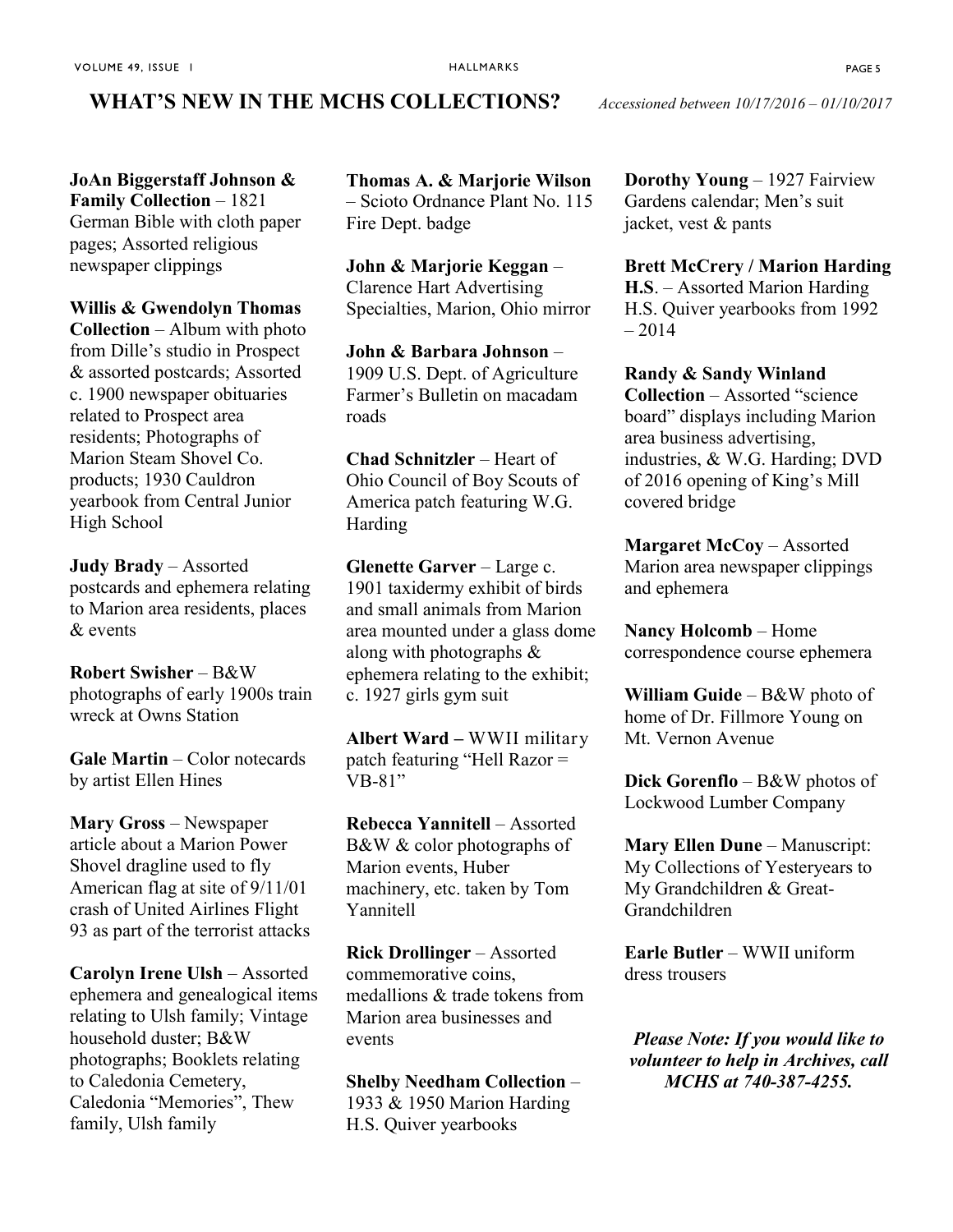## **2018 Officers & Board of Trustees**

#### **OFFICERS**

(One Year Term with Three Consecutive Terms Limit for President & Vice-President)

President: Diane Watson (2018 - 1st Term)

Vice President: Robb Koons  $(2018 - 1<sup>st</sup> Term)$ 

Corresponding Sec.: Vacant Jack Shaffer

Treasurer: Diane Mault

Immed. Past Pres: Randy Winland

#### **BOARD OF TRUSTEES**

(Three Year Term with Two Consecutive Terms Limit)

#### **Term Expires End of 2018 Term Expires End of 2020**

| Doug Ebert    | $2nd$ Term | Larry Babich | $\overline{2}$ |
|---------------|------------|--------------|----------------|
| Scott Hoffman | 1st Term   | Jack Bull    | $\overline{2}$ |
| Mark Revere   | $2nd$ Term | Fred Malone  |                |
| Cindy Hatch   | 1st Term   | Mike Perry   | $\overline{2}$ |
| Vacancy       | $1st$ Term | Fred Saull   | $\overline{2}$ |

#### **Term Expires End of 2019**

| 1 <sup>st</sup> Term |
|----------------------|
| $1st$ Term           |
| $1st$ Term           |
| $2nd$ Term           |
| $2nd$ Term           |
|                      |

# **DID YOU PAY YOUR MEMBERSHIP DUES?**

Membership categories: Individual \$25.00, Family \$35.00, Sustaining \$60.00 Become a Pride Member :Pride Advocate \$100-249, Pride Patron \$250-\$499, Pride Sponsor \$500+

Please send Payment to: Marion County Historical Society 169, East Church Street Marion, OH 43302

## **Executive Committee**

Recording Secretary: Jan Augenstein **Officers** plus one President's Appointee:

| <sup>nd</sup> Term | Larry Babich | $2nd$ Term |
|--------------------|--------------|------------|
| st Term            | Jack Bull    | $2nd$ Term |
| <sup>nd</sup> Term | Fred Malone  | $1st$ Term |
| st Term            | Mike Perry   | $2nd$ Term |
| <sup>st</sup> Term | Fred Saull   | $2nd$ Term |

#### **Trustee Emeritus**

Richard Carey

#### HALLMARKS PAGE 6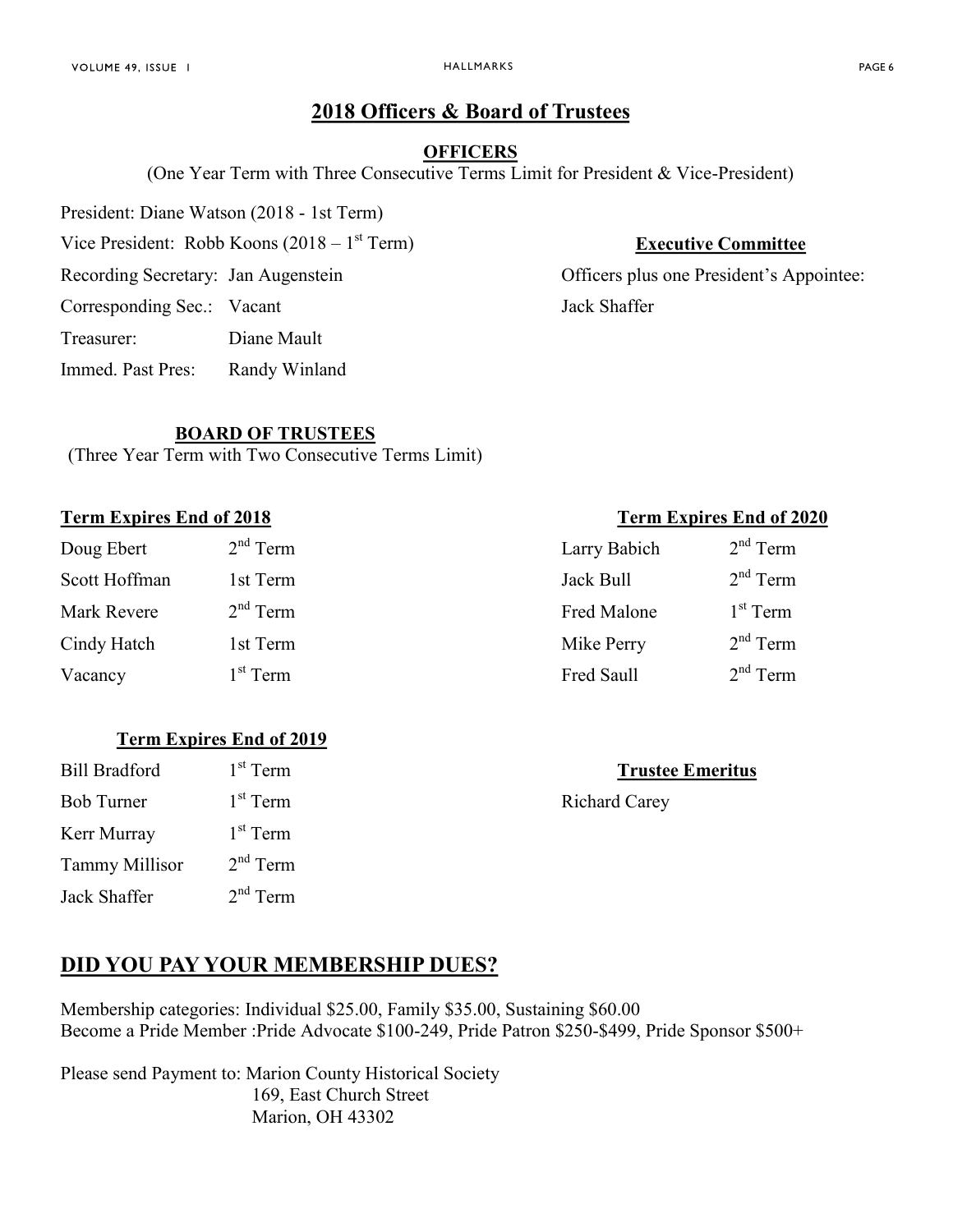## **From the President: Diane Watson**

Nothing stays the same. The famous quote is "The Only Thing That is Constant Is Change." Fatefully that is what gives us "history" to preserve.

I knew I would have some pretty big shoes to fill as Randy Winland handed over the reins of the MCHS board to me as we rung in the New Year. I have to give Randy a huge pat on the back for the hundreds (probably more like thousands) of volunteer hours he has given to the museum during his tenure. He has been and always will be a true champion for the Marion County Historical Society.

We have a great board with a couple of new members, a (fairly) new director, so I feel it's a great time to take some time as a group and really put some thought into what we want MCHS to accomplish in the coming year, two years and even 5 years down the road. To work as a group to put together a plan. We have done some amazing things for a small local museum on a slim yearly budget. We know we want to do more and to be one of the history pillars of the Marion community. Can we? How can we do more? With more employees? With more volunteers? With more programs? With more money (who doesn't wish for unlimited resources)? With facility upgrades? And how do we get there? This will be a time to focus on priorities. My hope for the coming months is to start the wheels in motion to put together a plan.

The only thing that is constant is change…..

#### **2018 PRIDE DONATIONS**

#### **\$100 - \$249**

Willam & Debbie Bowers **Willis & Gwen Thomas** Fred & Judy Ann Hazen

John & Marjorie Keggan Jeanette White White Warren Brown Family Found. Amy Deuble Jim & Heidi Slagle William & Nancy Gracely Becky Yannitell Kenneth & Maureen Cole Betty Stover Carolyn Ulsh Lew & Susan Lause Elizabeth Leeper Melick David Fitkin Meredithe Predmore Harry Condry Doug & Jodee Lawson Michael & Ruth Brewer Scott Crider Gary & Carol Robinson Phyllis Glasco Vicky Turner Wetherell Gary & Karrin Risch Promo Costumes, Inc. Joseph & Joyce Miller Gary & Paulette Hinaman Shelby Needham Craig Lewis Fred & Terri Malone William & Sarah Finnegan James Caldwell Kathy Sherman David & Karen Ream Richard & Diane Mault Larry & Mary Geissler James & Barbara Anne Hering Wyandot, Inc.

Gene & Jan Farison Homer & Jane Comer Stephen & Mary Ann Jenkins

#### **\$250 - \$499 \$500 - \$999 \$1000 - \$4999**

Scharer Insurance Judy Fox Norm & Mary Ellen Withrow